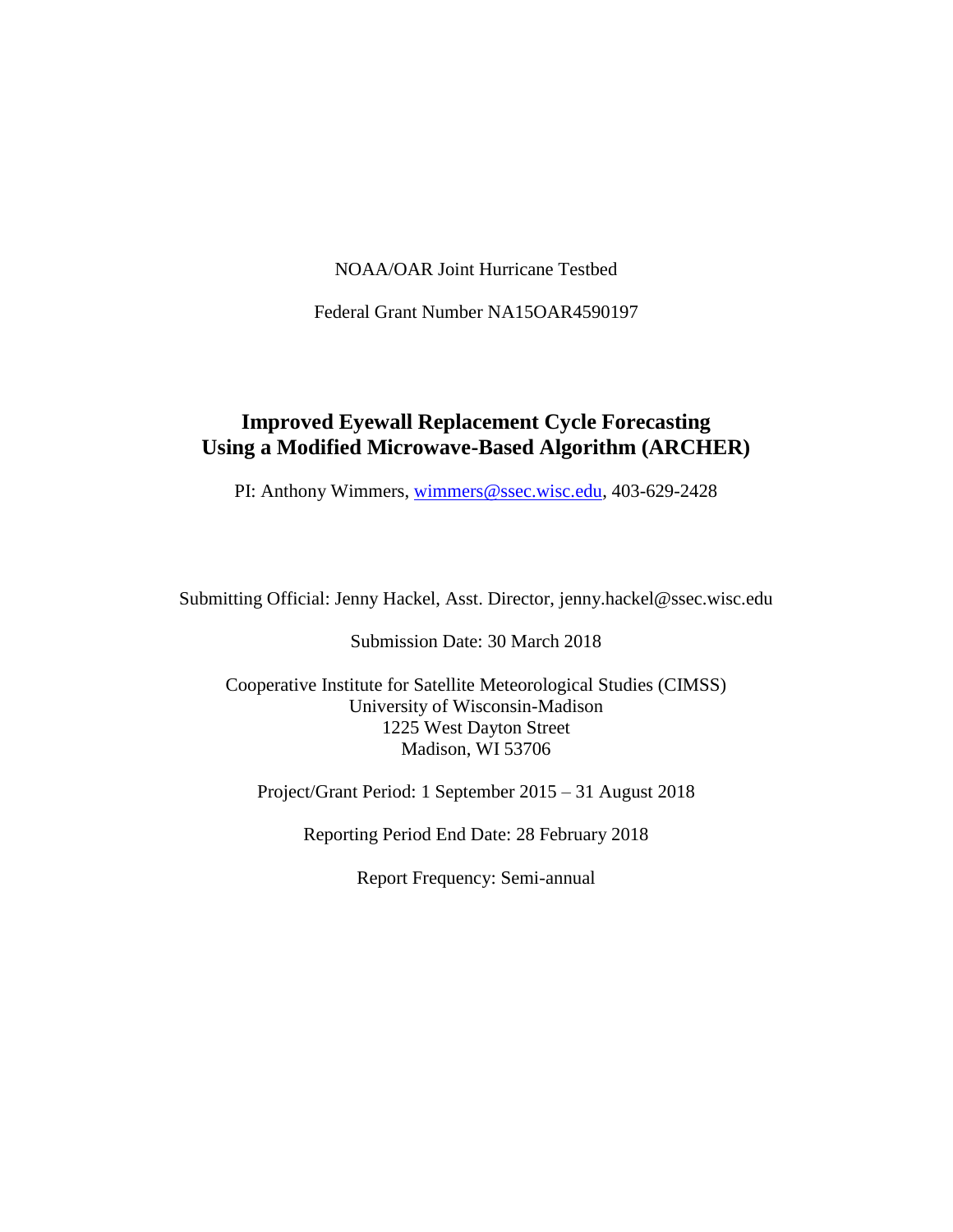# 1. ACCOMPLISHMENTS DURING THIS PERIOD

The milestones for this project, first described in the project proposal, are summarized in the following table. The major goals for this reporting period (Sep 2017-Feb 2018) are highlighted in yellow and described in turn directly below.

| <b>Milestone</b>                                                        | <b>Start Date</b> | <b>Forecasted</b><br><b>Completion</b> | <b>Actual</b><br><b>Completion</b> | $\frac{0}{0}$<br><b>Complete</b> |
|-------------------------------------------------------------------------|-------------------|----------------------------------------|------------------------------------|----------------------------------|
| 1. Create a double eyewall module for<br><b>ARCHER</b>                  | <b>July 2015</b>  | Dec 2015                               | Dec 2015                           | 100%                             |
| 2. Create real-time online display of<br><b>ARCHER-ERC output</b>       | Jan 2016          | <b>June 2016</b>                       | <b>June 2016</b>                   | 100%                             |
| 3. Evaluate performance of online<br><b>ARCHER module display</b>       | Jan 2016          | June 2016                              | June 2016                          | 100%                             |
| 4. Produce initial online technical<br>documentation                    | Jan 2016          | June 2016                              | June 2016                          | 100%                             |
| 5. Calibrate/validate the ERC probability<br>product                    | Jan 2016          | <b>June 2016</b>                       | Feb 2017                           | 100%                             |
| 6. Finalize double eyewall ARCHER<br>module to optimize performance     | <b>July 2016</b>  | Dec 2016                               | Dec 2016                           | 100%                             |
| 7. Finalize online display of algorithm                                 | <b>July 2016</b>  | Dec 2016                               | (May 2017)                         | 100%                             |
| 8. Complete online technical<br>documentation                           | <b>Jan 2017</b>   | <b>June 2017</b>                       | (Feb 2018)                         | <b>100%</b>                      |
| 9. Deliver ERC module for SHIPS                                         | <b>Jan 2017</b>   | <b>Feb 2018</b>                        | (June 2018)                        | 50%                              |
| 10. Create real-time online text file output<br>of ERC module for SHIPS | Jan 2017          | Feb 2018                               | (June 2018)                        | 0%                               |

# *Milestones/Deliverables*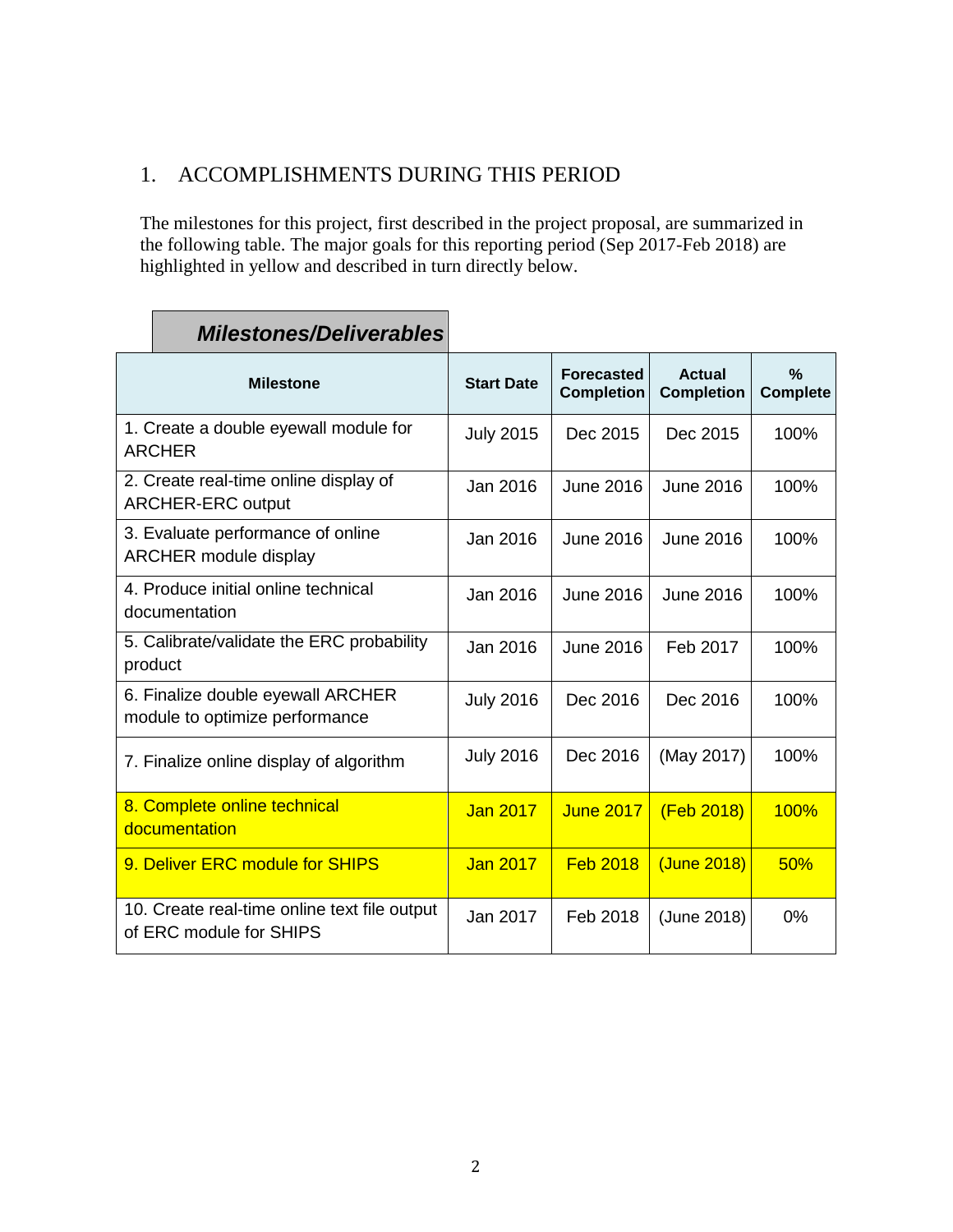Here we report on the progress on **Milestones 8-9** in the previous six-month period, and update on the evaluation of the real-time performance of the algorithm in this particularly active hurricane season:

#### **Milestone 8.** Complete online technical documentation

The online technical documentation was produced as a wiki collaborative document hosted at SSEC (https://groups.ssec.wisc.edu/groups/archer/archer-erc-introduction), and linked from the ARCHER-ERC page. The documentation is complete, and we have found that the guidelines for interpreting the probabilistic model are consistent with our experience of the 2017 hurricane season.

#### **Milestone 9.** Deliver ERC module for SHIPS

We have observed and did troubleshooting on the ERC module during the 2017 hurricane season. The model is now in its final form, and we have determined that it is working at an optimal level of accuracy (see Year 2 report for details). The reported level of completion for this Milestone is 50% because the MPERC model is ready for incorporation into SHIPS, but this work on incorporation is still underway.

Further, at the completion of this project in July, we will begin on a newly supported JPSS Risk Reduction grant to incorporate ARCHER into a real-time data processing environment for NHC, CPHC and JTWC ("Real-time acquisition, processing, analysis, and operational integration of TC-centric polar orbiting data. Part II: Serving forecasters with advanced satellite-based TC center-fixing and intensity information", UW-CIMSS). This will serve as a clear pathway for putting M-PERC into operations as well. It is likely that the final form of the M-PERC to SHIPS integration will be done through this system.

### 2. PRODUCTS

As described in Section 1, we have revised and done troubleshooting on the following deliverables/products during this reporting period:

- a. The real-time ERC guidance website at CIMSS, showing Hovmoller plots of ARCHER ring score, the M-PERC model output, and a directory of TC microwave imagery that the model is built from.
- b. A website of online technical documentation.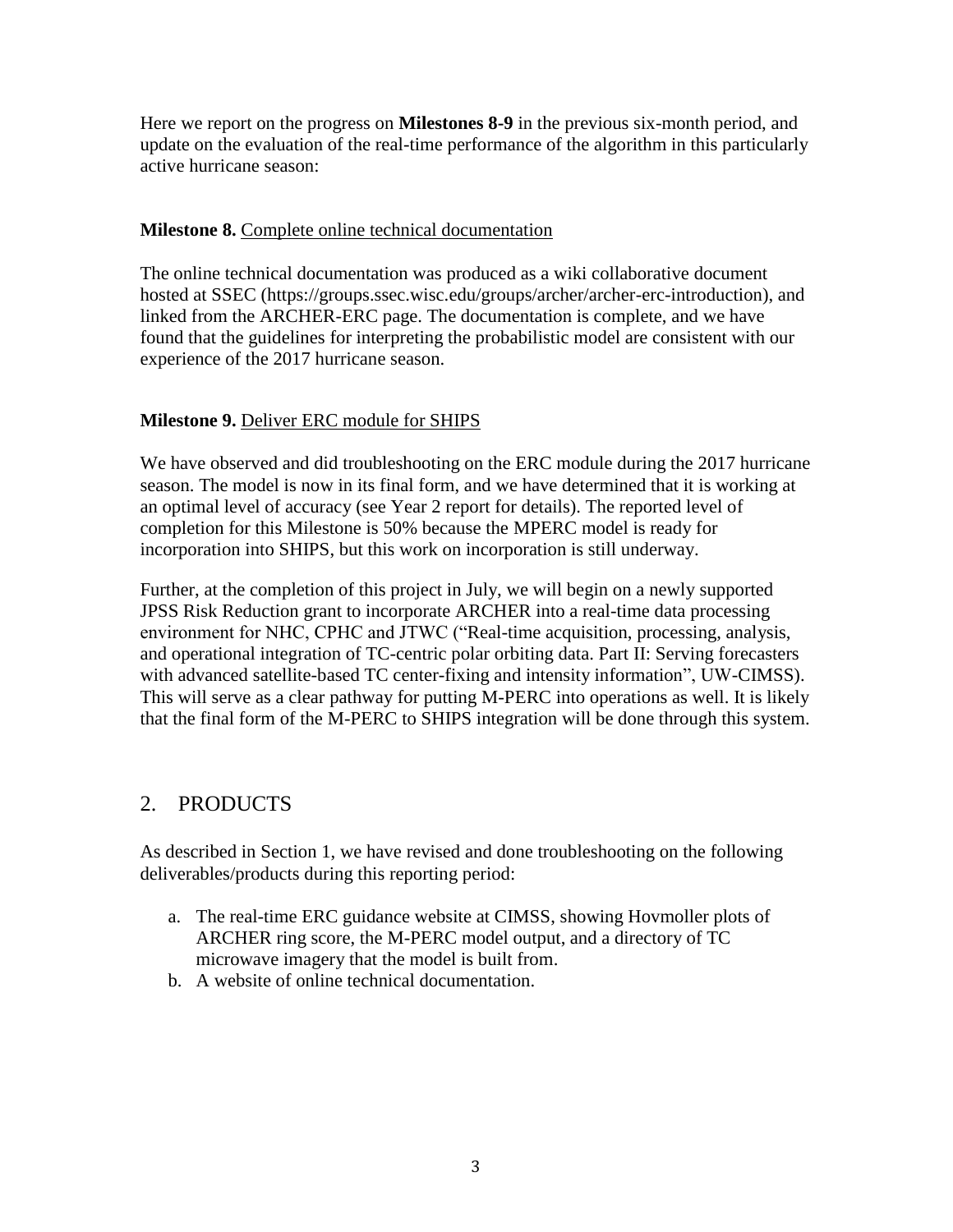#### 3. PARTICIPANTS & OTHER COLLABORATING ORGANIZATIONS

As this is a fairly small project, we have kept the activity limited to the three original participants – Anthony Wimmers, Derrick Herndon and Jim Kossin. We have provided regular updates to our colleagues at the NHC.

### 4. IMPACT

The expected impact of this project is to improve the forecasting accuracy for intense hurricanes in one of the current areas of need for the NHC: understanding and predicting eyewall replacement cycles. We attempt to do this using an automated analysis of eyewall (and developing eyewall) sizes and trends from 85-92 GHz microwave imagery. The information is organized into real-time online graphics and an associated probabilistic model. These new tools under development will offer a more rigorous analysis of a phenomenon that requires greater understanding and analysis to provide adequate warning during weather-related emergencies.

### 5. CHANGES/PROBLEMS

We have requested and received a one year no-cost extension to this project in order to further evaluate the real-time performance of the probabilistic model, and develop optimal methods for interpreting the output. This has also allowed us to use these later improvements to develop an optimal end-product to incorporate into operations.

### 6. SPECIAL REPORTING REQUIREMENTS

#### Test Plans for the ARCHER-ERC / M-PERC Project

As stated in Sections 1 and 5, we will continue to run the automated ARCHER-ERC and MPERC for the real-time website at CIMSS through the next year and beyond.

The primary criterion for success is a positive review from NHC participants within the JHT. Their decision will be based on quantitative performance metrics compiled by the CIMSS team (accuracy, Brier Skill Score), case histories, as well as the NHC's professional judgment of the skill of the algorithm in real-time.

#### Project Readiness Level

The online tools (Milestones 2 and 3) and the M-PERC probability model can be considered "RL 7: Prototype system." (This is 7 of 9). These tools are currently working in an operational environment in a demonstration phase and user documentation is online